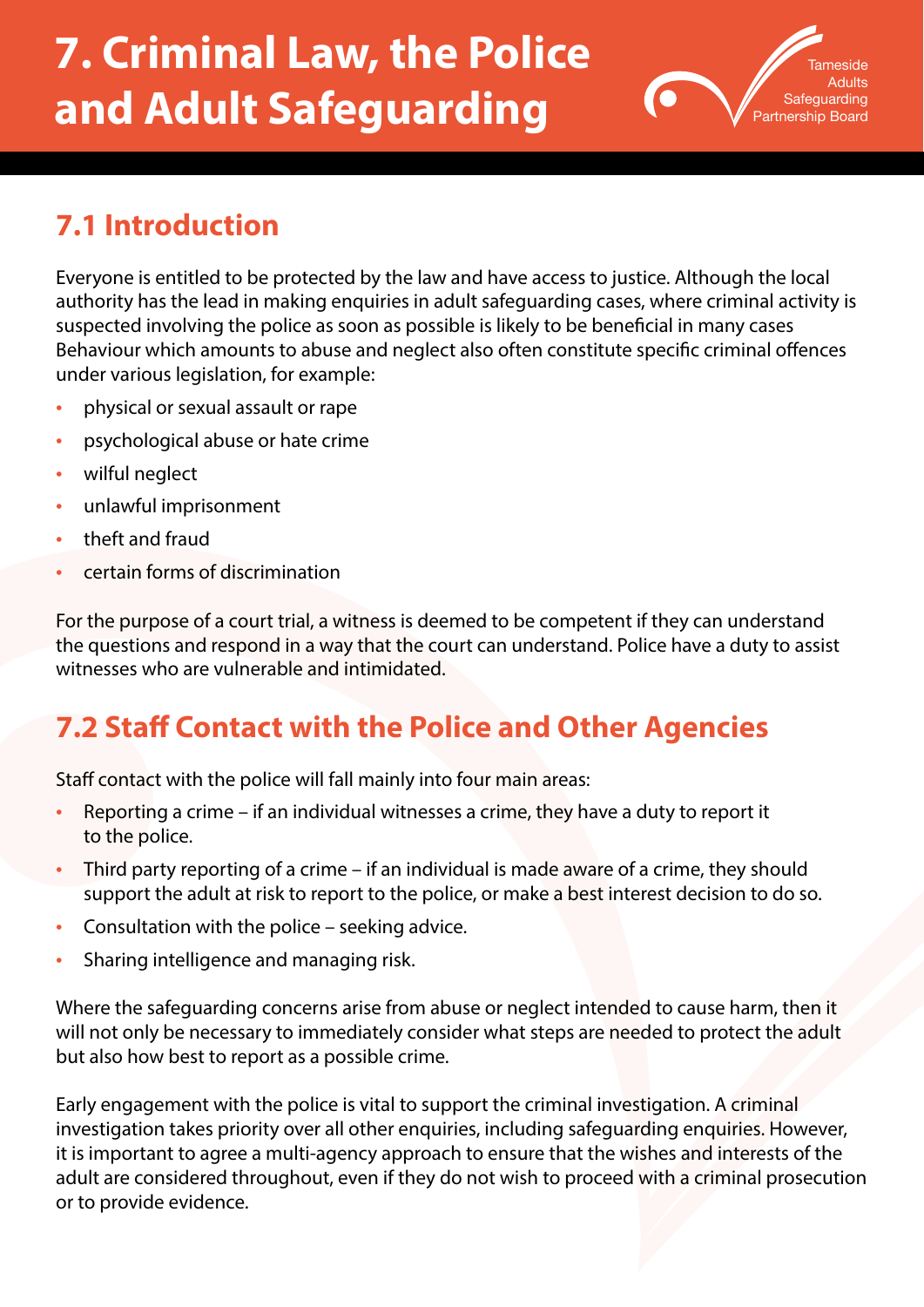# **7.3 Ill-Treatment and Wilful Neglect**

The Mental Capacity Act 2005 created the criminal offences of ill-treatment and wilful neglect in respect of people who lack the ability to make decisions. The offences can be committed by anyone responsible for the adult's care and support such as paid staff, but also family carers as well as people who have the legal authority to act on that adult's behalf (that is persons with power of attorney or Court appointed deputies).

These offences are punishable by fines or imprisonment.

Ill-treatment covers both deliberate acts of ill-treatment and also those acts which are reckless which results in ill-treatment. Wilful neglect requires a serious departure from the required standards of treatment and usually means that a person has deliberately failed to carry out an act that they knew they were under a duty to perform.

The police must be fully involved in any safeguarding concerns / enquiries where there is a possibility or suspicion of ill-treatment or wilful neglect as they should take the lead in deciding whether to initiate criminal proceedings.

#### **7.4 Special Measures**

A range of special measures are available to aid gathering and giving of evidence by vulnerable and intimidated witnesses.

These should be considered from the onset of a police investigation, and can include:

- An immediate referral from adult social care or other concerned agency.
- Discussion with the police will enable the police to establish whether a criminal act has been committed. This will give an opportunity to determine if, and at what stage, the police need to become involved further and undertake a criminal investigation.
- The police have powers to take specific protective actions, such as Domestic Violence Protection Orders (DVPO).
- As a higher standard of proof is required in criminal proceedings ('beyond reasonable doubt') than in disciplinary or regulatory proceedings (where the test is the balance of probabilities), so early contact with the police may help to obtain evidence and witness statements.
- Early involvement of the police helps to ensure that forensic evidence is not lost or contaminated.
- Police officers need to have considerable skill in investigating and interviewing adults with different disabilities and communication needs, in order to prevent the adult being interviewed unnecessarily on other occasions. Research has found that sometimes evidence from victims and witnesses with learning disabilities is discounted. This may also apply to others such as people with dementia. It is crucial that reasonable adjustments are made and appropriate support given, so everyone can have equal access to justice.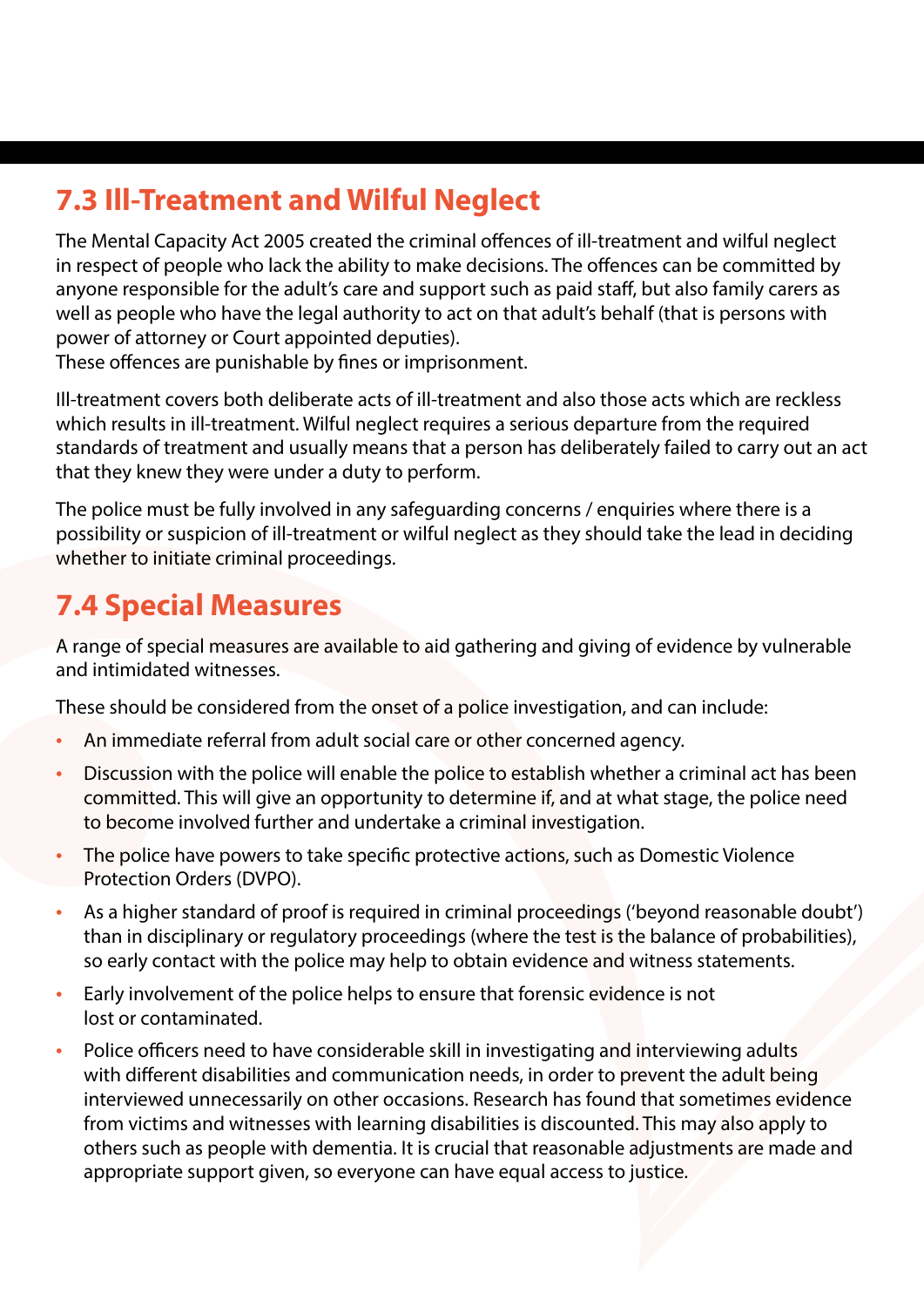- Police investigations should be coordinated with health and social care enquiries but may take priority. The local authority's duty to ensure the wellbeing and safety of the person continues throughout a criminal investigation.
- Appropriate support during the criminal justice process should be available from local organisations such as Victim Support and court preparation schemes.
- Some witnesses will need protection from the accused or their associates (see Section 3, Adults Witnesses who are Vulnerable or Intimidated, below).
- The police may be able to arrange support for victims.

Special Measures were introduced in the Youth Justice and Criminal Evidence Act 1999 and include a range of interventions to support witnesses to give their best evidence and to help reduce anxiety when attending court. These include the use of screens around the witness box, the use of live (video) link or recorded evidence and the use of an intermediary to help witnesses understand the questions they are being asked and to give their answers accurately.

Police officers need to have considerable skill in investigating and interviewing adults with a range of disabilities and communication needs if early involvement is to prevent the adult being re- interviewed unnecessarily. It is important that evidence from victims and witnesses with learning disabilities or dementia is not automatically discounted. It is crucial that reasonable adjustments are made and appropriate support given, so people can get equal access to justice.

Where a victim or witness meets the criteria for receiving special measures, prosecutors and police will need to have early discussions to determine which special measures should be applied for that will assist the vulnerable or intimidated person to give their best evidence. The views of that person (or, in appropriate cases, their carers or advocates) should be taken into account. In some cases, it will be useful for the prosecutor to meet the witness in a Special Measures Meeting to discuss what arrangements have been made with the court.

The use of remote video links under section 24 or an intermediary under section 29 or Aids to Communication under section 30 of the 1999 Act may be of particular relevance in appropriate cases.

### **7.4 Special Measures**

Adults who are deemed as vulnerable witnesses have:

- a mental health disorder
- a learning disability and / or
- a physical disability

These witnesses are only eligible for special measures if the quality of the evidence that will be given by them is likely to be diminished because of their disorder or disability.